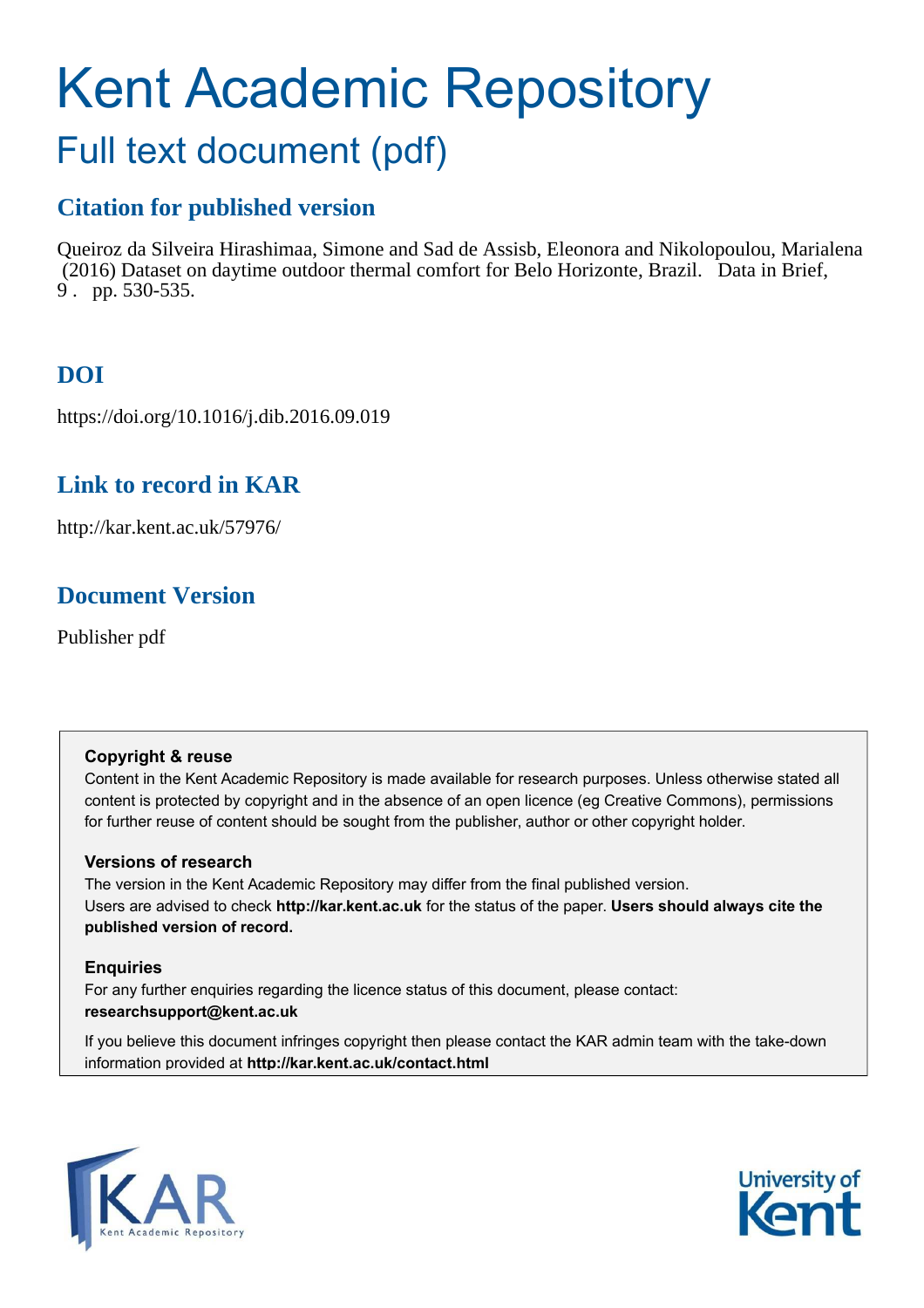

Contents lists available at [ScienceDirect](www.sciencedirect.com/science/journal/23523409)

## Data in Brief

journal homepage: <www.elsevier.com/locate/dib>

Data Article

## Dataset on daytime outdoor thermal comfort for Belo Horizonte, Brazil



### Simone Queiroz da Silveira Hirashima <sup>[a,](#page-0-0)\*</sup>, Eleonora Sad de Assis <sup>[b](#page-0-0)</sup>, Marialena Nikolopoulou <sup>[c](#page-0-0)</sup>

<sup>a</sup> Department of Civil Engineering, Federal Center of Technological Education of Minas Gerais, Av. Amazonas, 7675, CEP 30510-000 Belo Horizonte, Minas Gerais, Brasil

**b Department of Technology of Architecture and Urbanism, The Federal University of Minas Gerais,** 

Rua Paraíba, 697, CEP 30130-140 Belo Horizonte, Minas Gerais, Brasil

<sup>c</sup> Kent School of Architecture, Marlowe Building, University of Kent, Canterbury, Kent CT2 7NR, United Kingdom

#### article info

Article history: Received 6 August 2016 Received in revised form 7 September 2016 Accepted 13 September 2016 Available online 20 September 2016

#### abstract

This dataset describe microclimatic parameters of two urban open public spaces in the city of Belo Horizonte, Brazil; physiological equivalent temperature (PET) index values and the related subjective responses of interviewees regarding thermal sensation perception and preference and thermal comfort evaluation. Individuals and behavioral characteristics of respondents were also presented. Data were collected at daytime, in summer and winter, 2013. Statistical treatment of this data was firstly presented in a PhD Thesis ("Percepção sonora e térmica e avaliação de conforto em espaços urbanos abertos do município de Belo Horizonte – MG, Brasil" (Hirashima, 2014) [\[1\]](#page-4-0)), providing relevant information on thermal conditions in these locations and on thermal comfort assessment. Up to now, this data was also explored in the article "Daytime Thermal Comfort in Urban Spaces: A Field Study in Brazil" (Hirashima et al., in press) [\[2\].](#page-4-0) These references are recommended for further interpretation and discussion.

 $\odot$  2016 The Authors. Published by Elsevier Inc. This is an open access article under the CC BY license (http://creativecommons.org/licenses/by/4.0/).

DOI of original article: http://dx.doi.org/10.1016/j.buildenv.2016.08.006

 $*$  Corresponding author. Fax:  $+55$  31 33196812.

E-mail addresses: [simoneqsh@civil.cefetmg.br](mailto:simoneqsh@civil.cefetmg.br) (S.Q.d.S. Hirashima), [eleonorasad@yahoo.com.br](mailto:eleonorasad@yahoo.com.br) (E.S.d. Assis), [M.Nikolopoulou@kent.ac.uk](mailto:M.Nikolopoulou@kent.ac.uk) (M. Nikolopoulou).

<http://dx.doi.org/10.1016/j.dib.2016.09.019>

<sup>2352-3409/</sup> $\circ$  2016 The Authors. Published by Elsevier Inc. This is an open access article under the CC BY license (http://creativecommons.org/licenses/by/4.0/).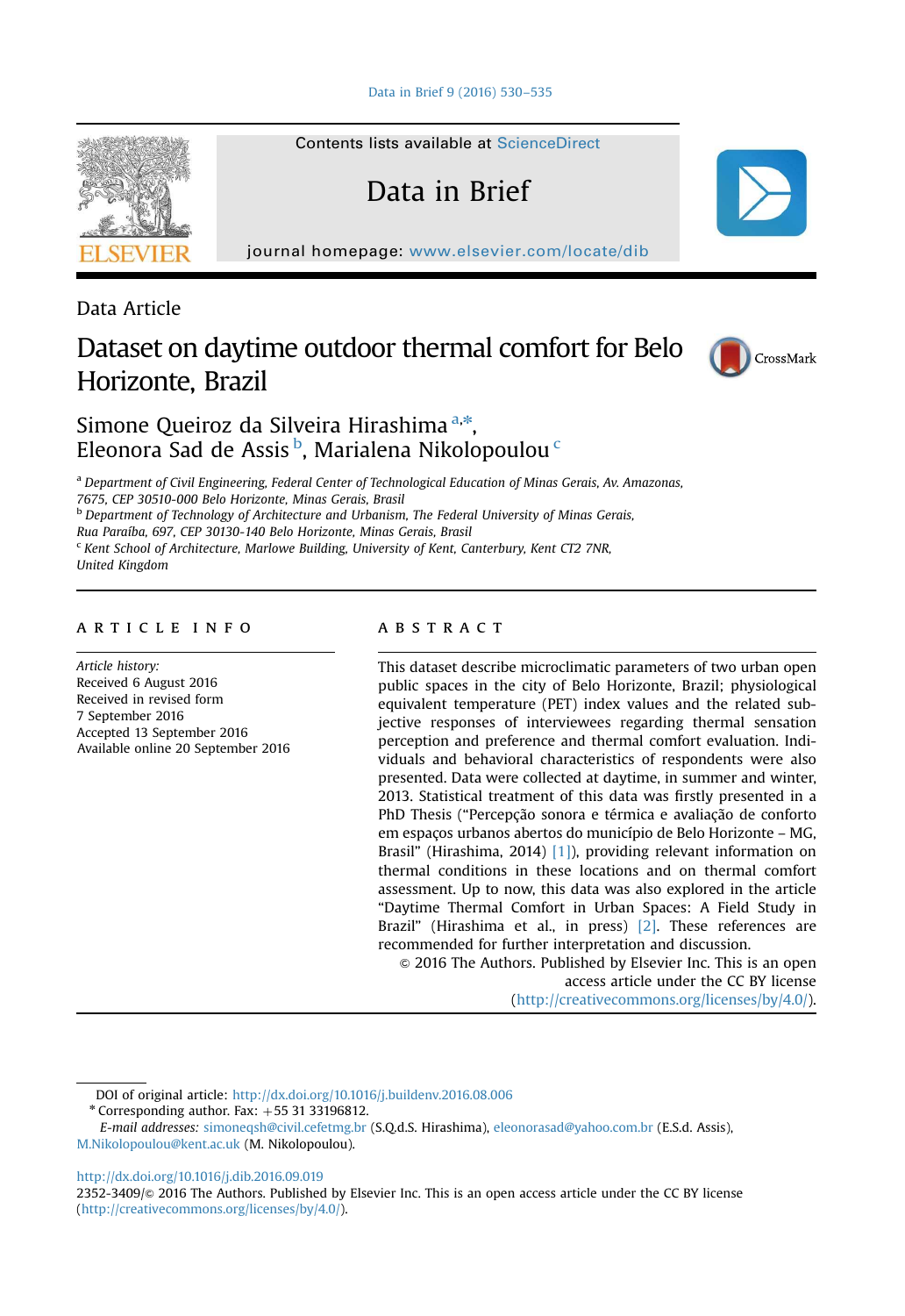#### <span id="page-2-0"></span>Specifications Table

| Subject area<br>More specific<br>subject area | Architecture and Urban Planning<br><b>Outdoor Thermal Comfort</b>                                                                                                                                                                                                                                                                                                                                                                                                                                                                                                                                                                                                                                                                                                                                                                                                                                                   |
|-----------------------------------------------|---------------------------------------------------------------------------------------------------------------------------------------------------------------------------------------------------------------------------------------------------------------------------------------------------------------------------------------------------------------------------------------------------------------------------------------------------------------------------------------------------------------------------------------------------------------------------------------------------------------------------------------------------------------------------------------------------------------------------------------------------------------------------------------------------------------------------------------------------------------------------------------------------------------------|
| Type of data                                  | Figure, table                                                                                                                                                                                                                                                                                                                                                                                                                                                                                                                                                                                                                                                                                                                                                                                                                                                                                                       |
| How data was<br>acquired                      | Data was acquired through field surveys. Objective environmental parameters<br>were collected through measurements using instruments (thermo hygrometer<br>make HOBO, model U12; thermo anemometer make ALNOR, model CF8586; globe<br>thermometers, assembled by the Federal University of Minas Gerais using a<br>thermo hygrometer make HOBO, model U12 (external channel), a temperature<br>sensor make National Semiconductor, model LM35DT/NOPB and a table tennis ball<br>painted in grey $\lceil 3 \rceil$ ; and a sensors shelter assembled with PVC pieces $\lceil 3 \rceil$ ). Mea-<br>surement procedures were in accordance with ISO 7726 $[4]$ . Individual and<br>Behavioral' variables and subjective responses were collected through structured<br>interviews and observations. The questionnaire was elaborated in accordance<br>with ISO 10551 [5], ISO 7730 [6], ISO 8996 [7] and ISO 9920 [8]. |
| Data format                                   | Raw                                                                                                                                                                                                                                                                                                                                                                                                                                                                                                                                                                                                                                                                                                                                                                                                                                                                                                                 |
| Experimental<br>factors                       | The sample frame considered the adult population (20–59 years-old) residing in<br>Belo Horizonte for more than one year and that was in outdoors environments for<br>more than 30 min. Field surveys were conducted on sunny days (no rain) $[1]$ .                                                                                                                                                                                                                                                                                                                                                                                                                                                                                                                                                                                                                                                                 |
| Experimental<br>features                      | Data collections occurred at Liberdade Square and at Sete de Setembro Square, in<br>summer and in winter, Belo Horizonte, Brazil. Field surveys were conducted from<br>7.00 a.m. to 5.00 p.m., one day each area in each season. Microclimatic data were<br>recorded every 5 min $[1]$ .                                                                                                                                                                                                                                                                                                                                                                                                                                                                                                                                                                                                                            |
| Data source<br>location                       | Belo Horizonte, (19°55'S, 43°56'W), Brazil.                                                                                                                                                                                                                                                                                                                                                                                                                                                                                                                                                                                                                                                                                                                                                                                                                                                                         |
|                                               | Data accessibility Data are with this article.                                                                                                                                                                                                                                                                                                                                                                                                                                                                                                                                                                                                                                                                                                                                                                                                                                                                      |

#### Value of the data

- This data can help researchers and practice professionals to evaluate the outdoors thermal conditions and can be used in the development of further experiments and/or future architectural intervention in these particular areas.
- Statistical treatment of this data may allow the comparison of thermal comfort conditions people experience in different or in similar climatic and/or cultural contexts.
- Statistical treatment of this data may allow the identification of potential thermal adaptation processes of population in different or in similar climatic and/or cultural contexts.

#### 1. Data

This article contains a dataset on microclimatic variable, on values of the PET index, on subjective responses concerning perception of thermal sensation, thermal comfort evaluation and preferences of thermal sensation, and on individual and behavioral' characteristics of interviewees.

#### 2. Experimental design, materials and methods

#### 2.1. Study areas and measurement points

Data were collected in Liberdade square (see Fig. 1 in Ref. [\[2\]](#page-4-0)) and Sete de Setembro square (see Fig. 2 in Ref. [\[2\]\)](#page-4-0). Further information on the climate of Belo Horizonte and on the urban characteristics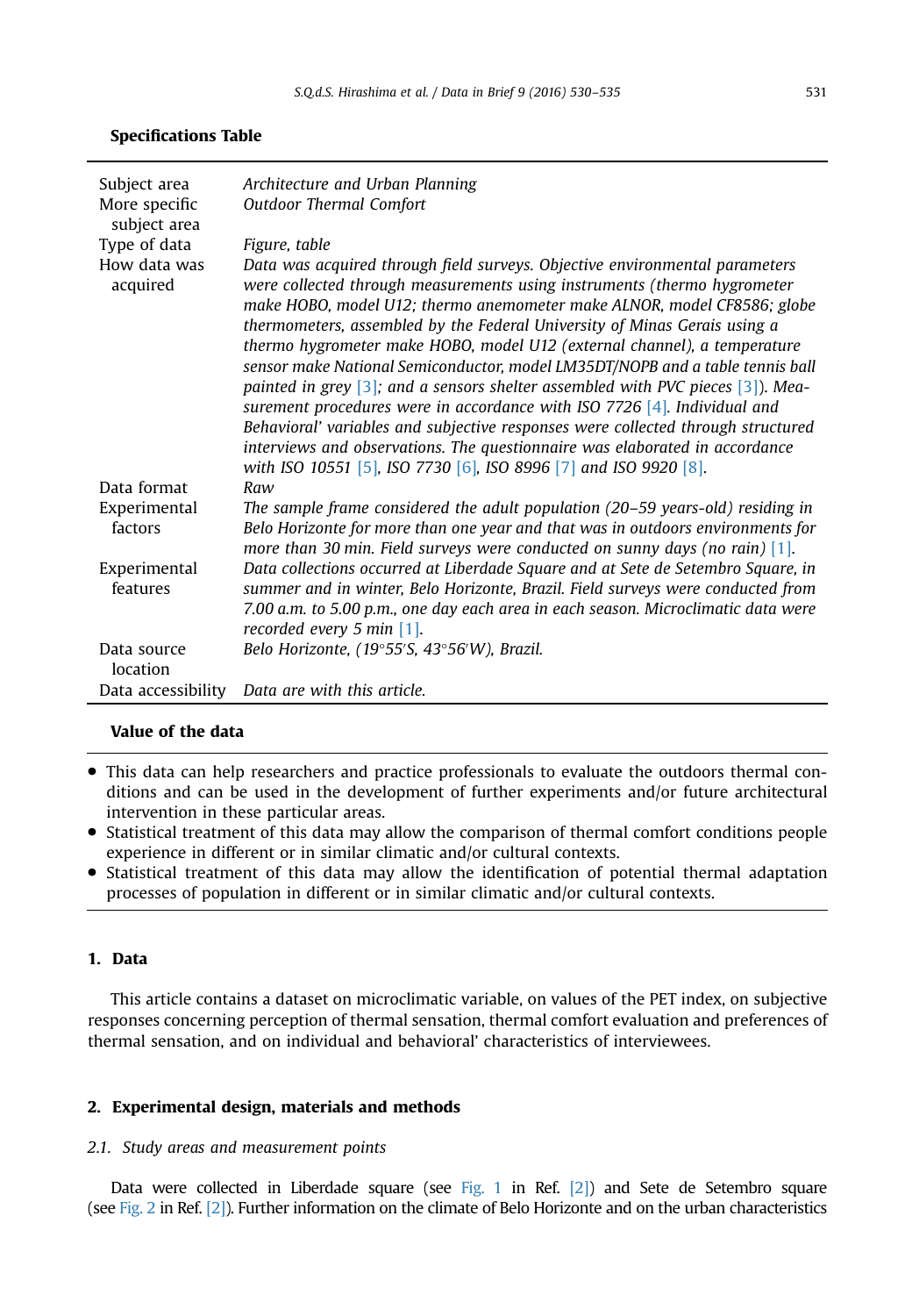<span id="page-3-0"></span>

Fig. 1. Location of Point 1 (P1) and Point 2 (P2) in Liberdade Square, in the sun and in the shade, respectively. Source of the image: GOOGLE EARTH, [200–]. Imagem adapted by authors to composition of the figure, 2012 [\[1\].](#page-4-0)



Fig. 2. Location of Point 3 (P3) and Point 4 (P4) in Sete de Setembro Square, in the sun and in the shade, respectively. Source of the image: GOOGLE EARTH, [200–]. Imagem adapted by authors to composition of the figure, 2012 [\[1\]](#page-4-0).

of the squares, such as building height, vegetation indexes, permeable areas quantification and so on, is presented in [\[1\]](#page-4-0). In each square, two points were selected (one in the sun and another in the shade) for the measurements and for the administration of the questionnaires. Point 1 (P1), in Liberdade Square, and Point 3 (P3), in Sete de Setembro square are positioned in the sun, while Point 2 (P2), in Liberdade Square, and Point 4 (P4), in Sete de Setembro square are positioned in the shade [\(Figs. 1](#page-2-0) and [2\)](#page-2-0).

#### 2.2. Physical measurements and the calculation of Tmrt and of the PET index

The summer data collection was carried out in March (on 11th March 2013 at Liberdade square, and on 13th March 2013 at Sete de Setembro square), and the winter data collection occurred in July (on 08th July 2013 at Liberdade square, and on 09th July 2013 at Sete de Setembro square). Microclimatic data recorded was air temperature (Ta, in °C), globe temperature (Tg, in °C), mean radiant temperature (Tmrt, in °C), relative humidity (RH, in %), wind speed (WS, in m/s), wind direction (WD, in °). The instruments were assembled on tripods, 1.1 m high, 30 min before the start of the survey. All instruments were previously calibrated and tested  $[1]$ . The equation established by ISO 7726  $[4]$  for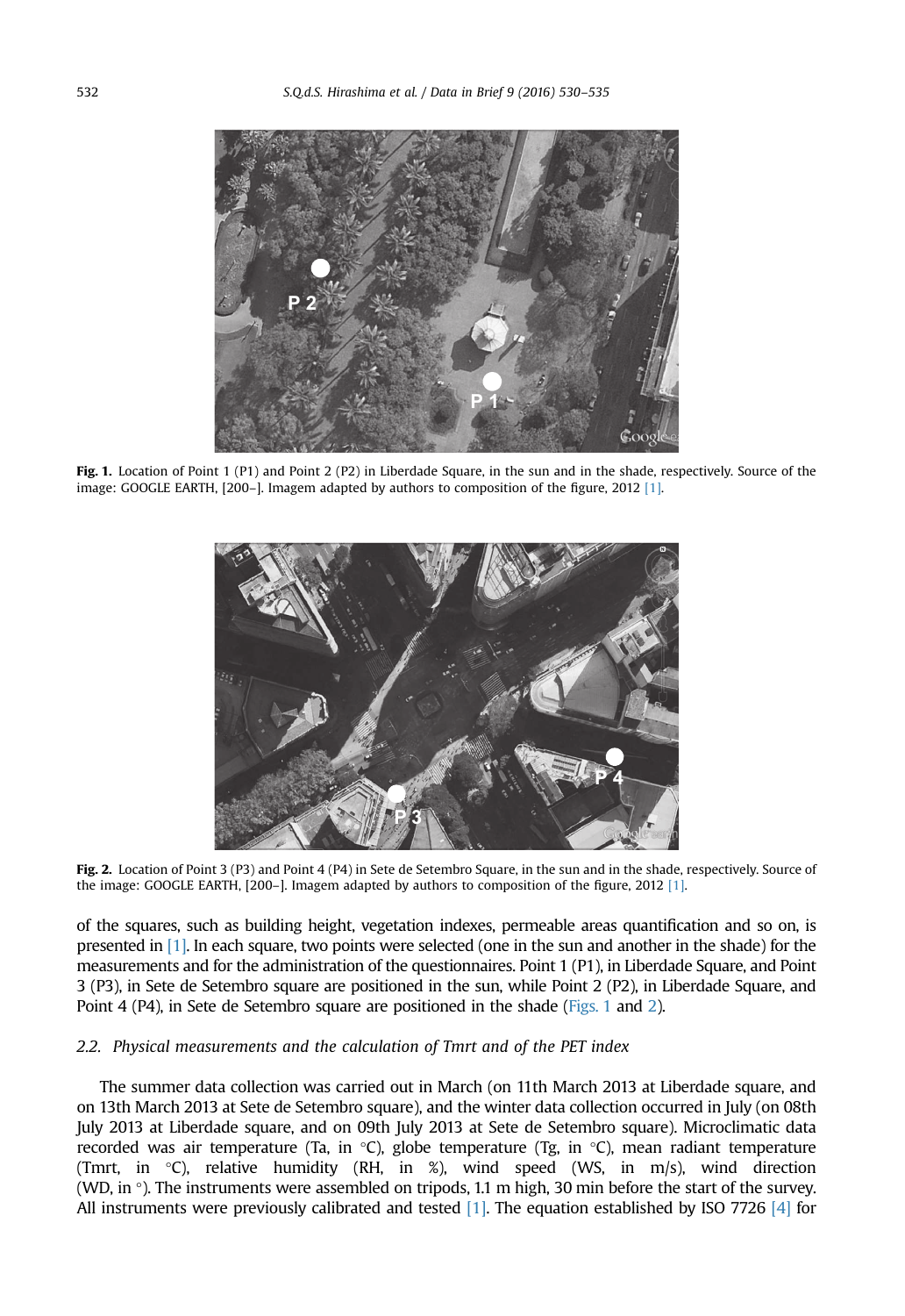<span id="page-4-0"></span>Table 1 Individual and behavioral' variables considered.

| Individual variables             | <b>Behavioral variables</b>                                                                                                              |  |
|----------------------------------|------------------------------------------------------------------------------------------------------------------------------------------|--|
| Height<br>Weigh<br>Age<br>Gender | Thermal insulation of clothing<br>Physical activity<br>Location of them while answering the questionnaires: if<br>in the sun or in shade |  |

#### Table 2

Subjective responses considered.

|          | Perception of thermal<br>sensation                                                  | <b>Evaluation of thermal</b><br>comfort        | <b>Preference of thermal sensation</b>                                                                                                               |
|----------|-------------------------------------------------------------------------------------|------------------------------------------------|------------------------------------------------------------------------------------------------------------------------------------------------------|
| Ouestion | "How are you feeling at this<br>precise moment?"                                    | "Do you find this"                             | "Please state how you would prefer to be now"                                                                                                        |
| Scale    | very hot, hot, warm, neutral<br>(neither hot nor cold), cool,<br>cold and very cold | fortable, uncomfortable, very<br>uncomfortable | comfortable, slightly uncom- much warmer, warmer, slightly warmer, no<br>change – neither warmer nor cooler, slightly<br>cooler, cooler, much cooler |

#### Table 3

Codes for data interpretation (Data file: Subjective\_Individual\_Behavioral Data).

| Subjective data                      | <b>Individual data</b>    | <b>Behavioral data</b>  |
|--------------------------------------|---------------------------|-------------------------|
| Perception of thermal                | Height $(m)$ :            | Thermal insulation of   |
| sensation:                           |                           | clothing (clo):         |
| 1- very cold                         | $1 - < 1.50$              | $1 - 0.3$               |
| $2-$ cold                            | $2 - 1.5 - 1.59$          | $2 - 0.5$               |
| $3 - \text{cool}$                    | $3 - 1.6 - 1.69$          | $3 - 0.7$               |
| 4- neutral (neither hot<br>nor cold) | $4 - 1.7 - 1.79$          | $4 - 1$                 |
| 5- warm                              | $5 - 1.80$                | $5 - 1.5$               |
| $6-$ hot                             | (P.S: in the summer field |                         |
| 7- very hot                          | investigation was con-    |                         |
|                                      | sidered 4 to height       |                         |
|                                      | $> 1.7 m$ )               |                         |
| Evaluation of thermal<br>comfort:    | Weight (kg):              | Physical Activity:      |
| 1- comfortable                       | $1 - < 50$                | 1- Seated               |
| 2- slightly<br>uncomfortable         | $2 - 50 - 59$             | 2- Standing             |
| 3- uncomfortable                     | $3 - 60 - 69$             | 3- Walking              |
| 4- very uncomfortable                | $4 - 70 - 79$             | 4- Running              |
|                                      | $5 - 80$                  | 5- Riding a bike        |
| Preference of Thermal                | Age (years-old):          | Location of the respon- |
| Sensation:                           |                           | dent while answering    |
|                                      |                           | the questionnaire:      |
| 1- much cooler                       | $1 - 20 - 29$             | $1 - \sin$              |
| 2- cooler                            | $2 - 30 - 39$             | 2- shade                |
| 3- slightly cooler                   | $3 - 40 - 49$             |                         |
| 4- no change - neither               | $4 - 50 - 59$             |                         |
| warmer nor cooler                    |                           |                         |
| 5- slightly warmer                   | Sex:                      |                         |
| 6- warmer                            | 1- Male                   |                         |
| 7- much warmer                       | 2- Female                 |                         |
|                                      |                           |                         |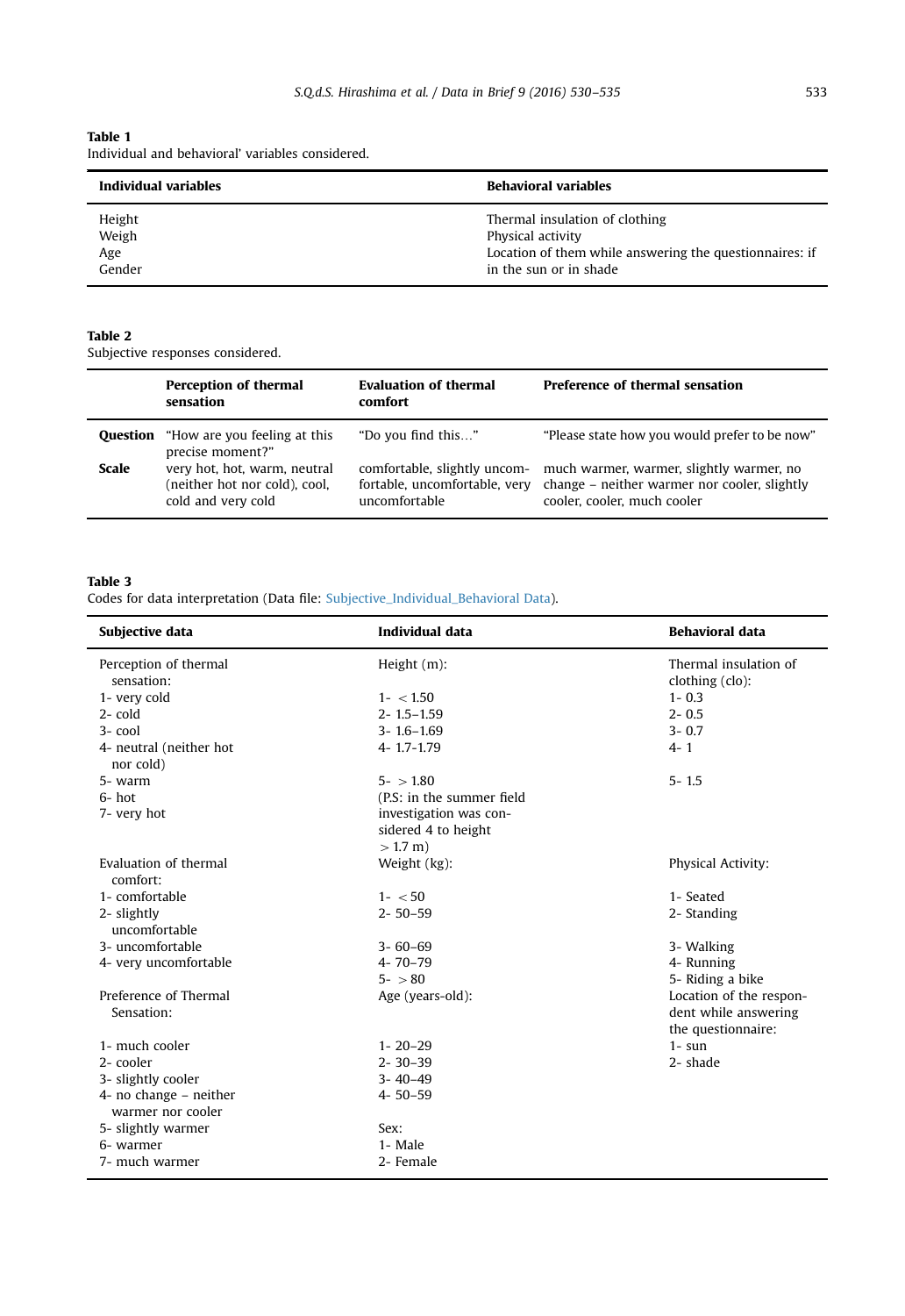<span id="page-5-0"></span>forced convection was used to calculate the Tmrt. A software developed at the University of Freiburg, version Holst [9] was used in the calculation of the PET index (in °C). These data is presented in data file: [Microclimatic Data](#page-4-0). Further information on the climatic data measured by The Fifth Meteorology District of National Meteorology Institute, Brazil (5° DISME/INMET) for Belo Horizonte in these specific days, such as cloudiness values, air temperature, relative humidity and so on, is presented in  $[1]$ .

#### 2.3. Questionnaire survey

Individual and behavioral variables that directly or indirectly influence the thermal perception and/or preference were collected during field surveys ([Table 1](#page-3-0)).

In addition to these individual and behavioral variables and the microclimatic variables measured, subjective responses concerning perception of thermal sensation, thermal comfort evaluation and preferences of thermal sensation were also collected ([Table 2](#page-3-0)).

The administration of questionnaires occurred simultaneously with the microclimatic data measurements during field investigations. The sample frame considered the adult population (20–59 years-old) residing in the city for more than one year and that was in outdoors environments for more than 30 min. A total of 1693 questionnaires were administrated during the field surveys, 835 during the summer (359 in Liberdade Square and 476 in Sete de Setembro Square) and 858 questionnaires during the winter survey (389 in Liberdade Square and 469 in Sete de Setembro Square).

These data is presented in data file: [Subjective\\_Individual\\_Behavioral Data.](#page-4-0)

#### 2.4. Codes for data interpretation (Data file: [Subjective\\_Individual\\_Behavioral Data\)](#page-4-0)

We used the following codes [\(Table 3](#page-3-0)) to fill in the spreadsheet with the responses to the questionnaire. To all cells of this spreadsheet without answer, we used the number 99.

#### Acknowledgements

The authors would like to thank Conselho Nacional de Desenvolvimento Científico e Tecnológico – CNPq – Brazil for financially supporting this research during the sandwich PhD of Hirashima S. Q. S. at the University of Kent, in the UK.

#### Transparency document. Supplementary material

Transparency data associated with this article can be found in the online version at [http://dx.doi.](http://dx.doi.org/10.1016/j.dib.2016.09.019) [org/10.1016/j.dib.2016.09.019](http://dx.doi.org/10.1016/j.dib.2016.09.019).

#### Appendix A. Supplementary material

Supplementary data associated with this article can be found in the online version at [http://dx.doi.](http://dx.doi.org/10.1016/j.dib.2016.09.019) [org/10.1016/j.dib.2016.09.019](http://dx.doi.org/10.1016/j.dib.2016.09.019).

#### References

[2] [S.Q.S. Hirashima, E.S. Assis, M. Nikolopoulou, Daytime Thermal Comfort in Urban Spaces: a Field Study in Brazil, Build.](http://refhub.elsevier.com/S2352-3409(16)30591-1/sbref2) [Environ. \(2016\) \(in press\).](http://refhub.elsevier.com/S2352-3409(16)30591-1/sbref2)

<sup>[1]</sup> [S.Q.S. Hirashima, Percepção sonora e térmica e avaliação de conforto em espaços urbanos abertos do município de Belo](http://refhub.elsevier.com/S2352-3409(16)30591-1/sbref1) Horizonte – [MG, Brasil \(PhD Thesis\), Faculdade de Arquitetura e Urbanismo, Universidade de São Paulo, São Paulo, Brazil,](http://refhub.elsevier.com/S2352-3409(16)30591-1/sbref1) [2014 246 p.](http://refhub.elsevier.com/S2352-3409(16)30591-1/sbref1)